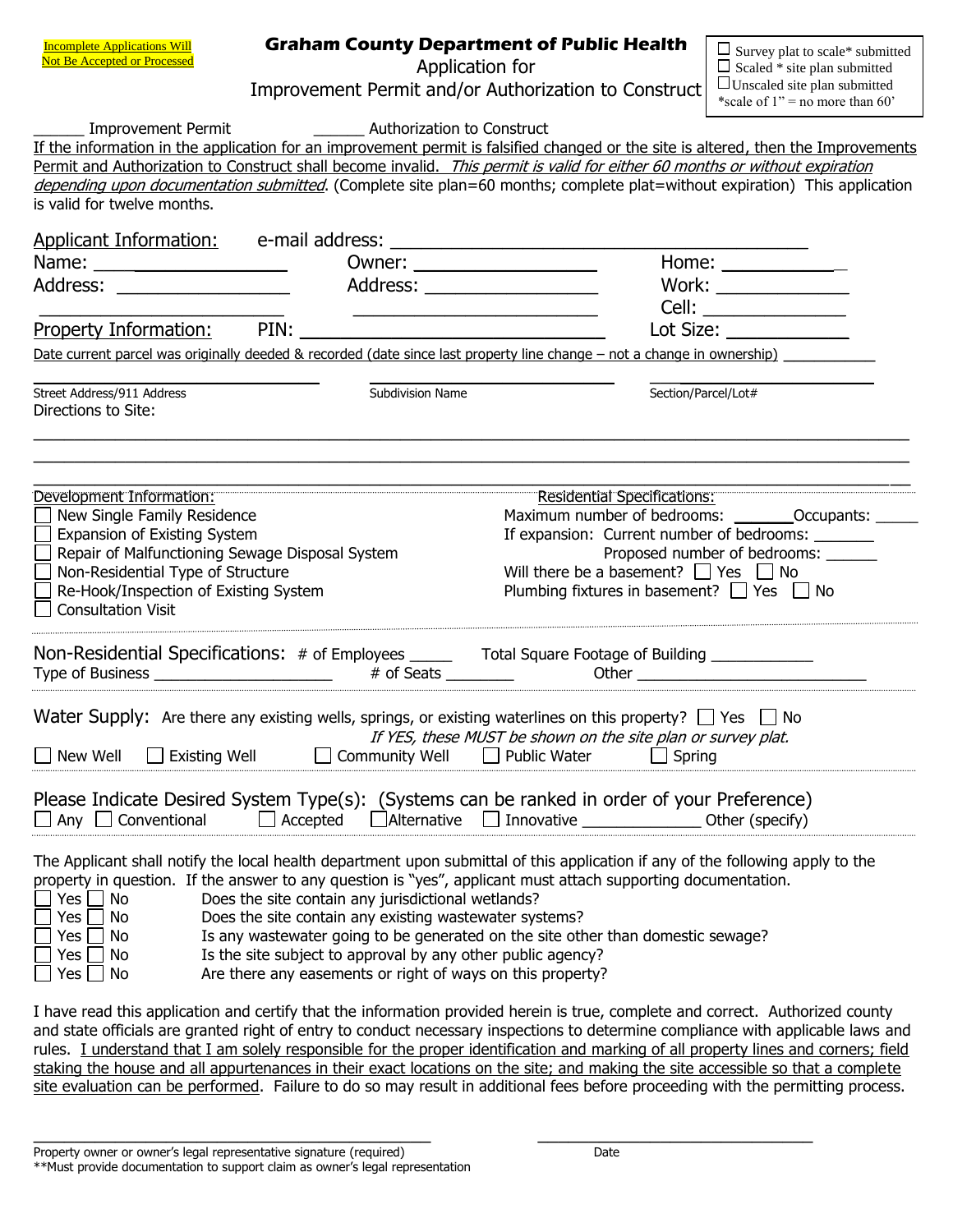## **Graham County Department of Public Health Environmental Health Section Site Plan**

**Instructions to Applicant:** Environmental Health personnel will not begin the evaluation process until all property lines are accurately and conspicuously marked *and* the house site and all appurtenances (outbuildings, detached garages, pools, drive, etc.) are staked and flagged in their exact locations matching this submitted Site Plan. Property lines MUST match those shown on a survey or preliminary plat. A site evaluation will not be scheduled until this site plan is completed and signed unless a "to scale" survey plat (scale of 1"=no more than 60') showing all components has been completed by a Registered Land Surveyor and submitted to the Environmental Health Section.

**As Close to Scale as Possible:** 1. Draw the existing/proposed parcel showing all applicable property lines with dimensions and orientation to proposed or existing streets and roads. 2. Indicate the location of the proposed home/building and all appurtenances, including decks, porches or any other structures, showing dimensions and distances to property lines. 3. Locate all wells, both existing and proposed (including those on adjacent properties, if known) and indicate the preferred drainfield location. 4. All surface waters including springs, ponds, rivers, streams, etc. must be shown. 5. Draw a North arrow as accurately as possible.

**Graham County Environmental Health will attempt to locate the drainfield and the well in the requested area(s): however, conditions may exist that prohibit those areas from being used as desired.**

**I hereby agree that the information shown is correct to the best of my knowledge.**

**\_\_\_\_\_\_\_\_\_\_\_\_\_\_\_\_\_\_\_\_\_\_\_\_\_\_\_\_\_ \_\_\_\_\_\_\_\_\_\_\_\_\_\_\_\_\_\_\_\_\_\_\_ \_\_\_\_\_\_\_\_\_\_\_\_\_\_\_\_**